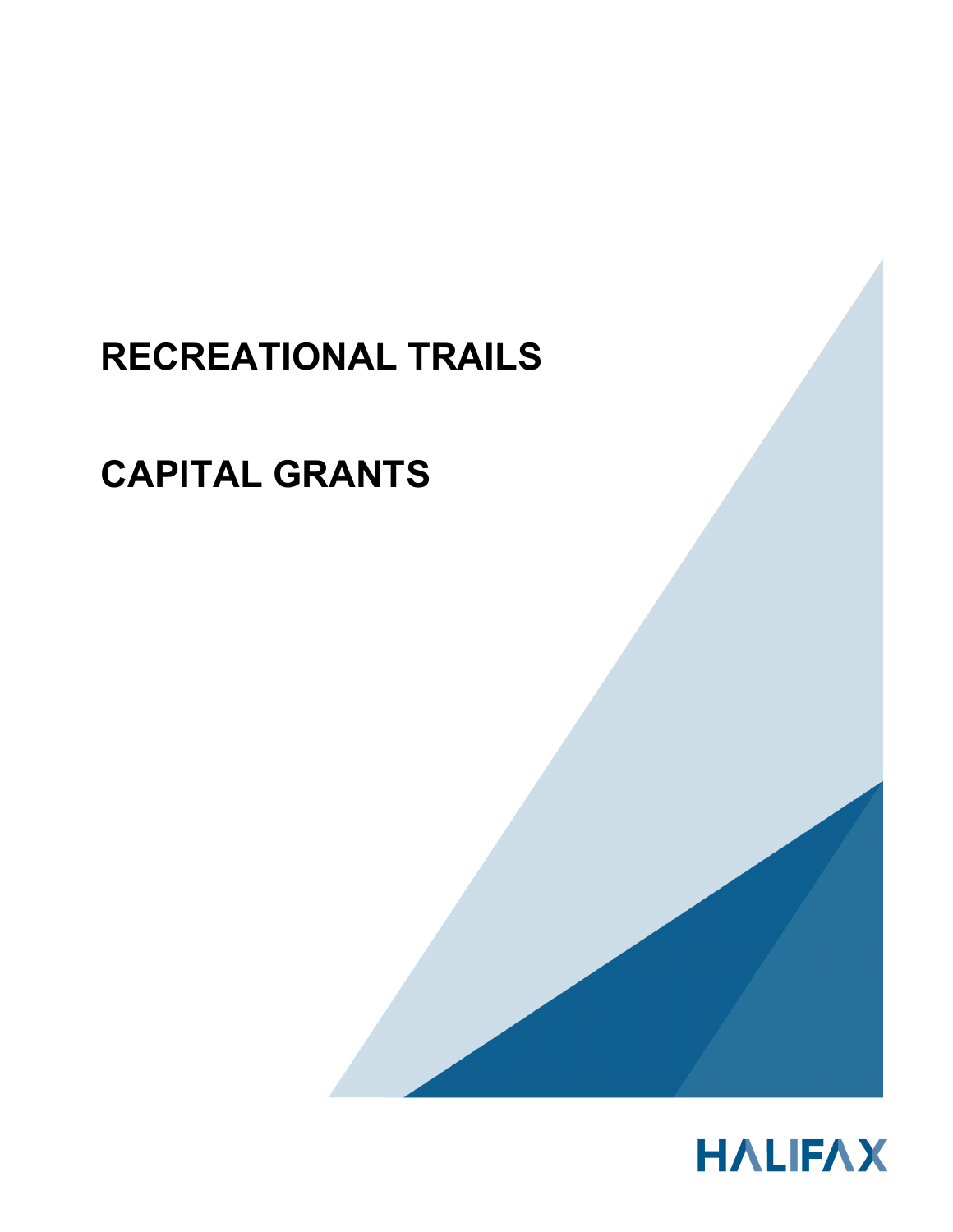# **RECREATIONAL TRAILS CAPITAL GRANTS**

### **Purpose and objectives**

**Recreational Trails Capital Grants** are directed by the **Administrative Order Number 2020 -011-ADM Respecting HRM's Grant Programs for Active Transportation and Recreational Trails**.

**Recreational Trails Capital Grants** are awarded to Grant Recipients for eligible new recreational trails construction costs only (bricks and mortar type of work) as well as project planning and design to support new construction. Other operational expenses, outside of construction and planning are not eligible under this Program (i.e. photocopies, late pay charges, office expenses, marketing expenses, brochures, media relations etc.).

# **Eligible Applicants**

There are hereby established eligibility criteria for an Applicant pursuing a Grant application listed in this Recreational Trails Grants Program.

- The applicant has written permission from the land owners for use of the land which grants public access and sets construction and maintenance roles and responsibilities for a safe and recreational trail aligned with By-Law P- 600 and other By-Laws as applicable: 1) a valid License Agreement for use of municipal land from HRM; 2) a valid Letter of Agreement (or Management Plan) for use of provincial land from The Province of Nova Scotia 3) registered easement from the landowner for any corridor traversing in part private land
- Applicant is a member of Nova Scotia Trails, eligible for their Group Trail Insurance Coverage, or has obtained an equivalent Commercial General Liability Insurance Coverage of at least \$5,000,000.
- Applicant is demonstrating broad/ diverse mandate and by-laws aligned with all clauses outlined in the HRM By-Law P 600 respecting Municipal Parks<sup>[1](#page-1-0)</sup> and other By-Laws as applicable
- Applicant demonstrates commitment to construct and maintain the facilities managed at a standard that is safe to all users permitted on the trail. An operational plan and budget for maintenance beyond construction are highly recommended to prove commitment.
- Applicant demonstrates recent (within the past year) local community engagement and consultations (e.g. Annual General Meetings with membership and public participation, community open houses, or public engagement opportunities) where members of the community and board members have provided input regarding the proposed project; and
- Applicant has not defaulted/ bridged Grant(s)' requirements in the past years by:
	- o Failing to send project final report and invoices for the grant received
	- o Failing to deliver projects as per scope proposed at the standard requested
	- $\circ$  Failing to deliver projects at the standards required for accessibility and safety of all users

<span id="page-1-0"></span><sup>1</sup> <https://www.halifax.ca/sites/default/files/documents/city-hall/legislation-by-laws/By-law%20P-600.pdf>

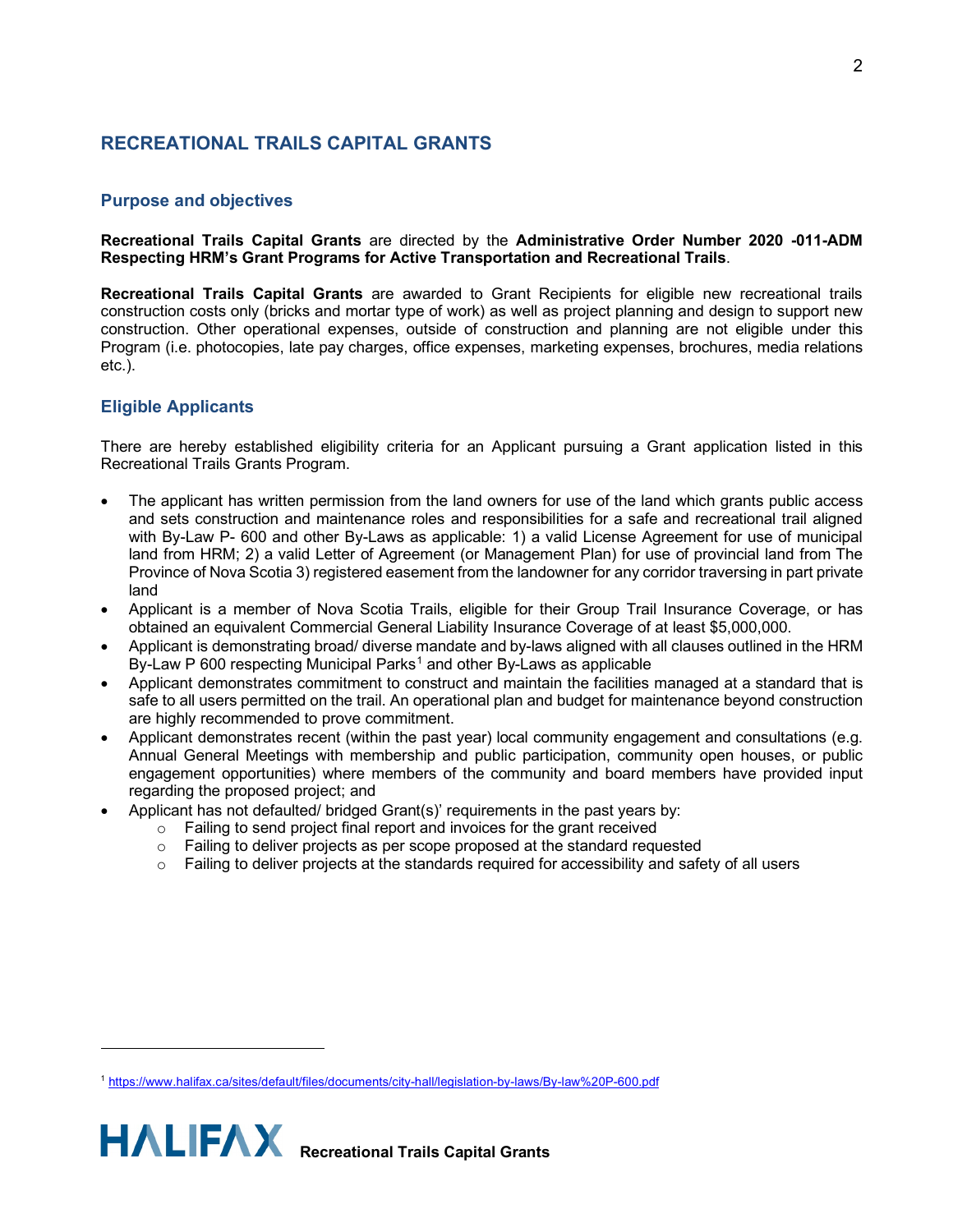# **Eligible Proposals for Recreational Trails Capital Grants**

### **To be eligible, the proposals must meet all conditions outlined below:**

- Project proposal is received by HRM before the set deadline to be considered for the Capital Grant Program
- The scope of the projects is for a recreational trail located in HRM with the following conditions:
	- ₋ The recreational trail user permits restrict vehicle use and has similar restrictions and permits as those outlined in the By-Law P600 and other By-laws as applicable
	- ₋ the recreational trail is located on land owned by HRM OR
	- the recreational trail connects from HRM lands to other lands with established agreements, other lands designated as active transportation or recreational and/or historical/ cultural destination (e.g. other trails, bike lanes, sidewalks, parks, recreation centers);
- The scope of the project (s) proposed for the Recreational Trail and amenities support a standard that considers safe access and enjoyable experience
	- trailheads are planned/ constructed in the proximity of public transit;
	- ₋ trailhead area considers accessibility for persons with mobility challenges, if appropriate
	- ₋ trail considers recreational opportunities for persons with mobility challenges, if appropriate
- There is an existing Regional Council approval to consider implementing recreational facilities (for example The Green Network Plan, Recommendation Report) or there is an existing commitment as directed by Regional Council in the area where the project is proposed
- The design and construction standards proposed align with Municipality's Red Book or Provincial Blue Book or other standards such as Whistler Trail Standards, Squamish Trail Standards and Parks Canada Trail Classification System

# **Evaluation Criteria for Recreational Trails Capital Grants**

The documents requested along with the information provided in the application will form the basis of the HRM's evaluation and recommendation for funding to the Regional Council.

| <b>Criteria 1: Eligibility</b>                                                |                                                                                                           |  |
|-------------------------------------------------------------------------------|-----------------------------------------------------------------------------------------------------------|--|
|                                                                               | The applicant meets eligibility criteria as listed in the Administrative Order Number 2020-011-ADM        |  |
|                                                                               | Respecting HRM's Grant Programs for Active Transportation and Recreational Trails                         |  |
| $\bullet$                                                                     | The applicant meets eligibility criteria as listed in the Recreational Trails Grants Program -Eligible    |  |
|                                                                               | <b>Applicants section</b>                                                                                 |  |
| $\bullet$                                                                     | The proposal received meets eligibility criteria as listed in the Section 1.1. - Eligible Proposals for   |  |
|                                                                               | <b>Recreational Trails Capital Grants</b>                                                                 |  |
|                                                                               | All documents required by the application and a Budget Report were received and approved as eligible      |  |
| <b>Criteria 2: Recreational Trail Priority</b>                                |                                                                                                           |  |
| Existing direction from Regional Council for implementation or further action |                                                                                                           |  |
|                                                                               | Existing Regional Council approval to consider implementing the recreational trail (for example The Green |  |
|                                                                               | Network Plan)                                                                                             |  |
|                                                                               | Existing commitment as directed by Regional Council                                                       |  |
| The trail is connected to a destination or a destination on its own           |                                                                                                           |  |
|                                                                               | Recreational Trail is a destination on HRM land or connects to an AT facility or other recreational,      |  |
|                                                                               | cultural, historical sites destinations either on HRM land or on land adjacent to HRM land (e.g. other    |  |
|                                                                               | trails, bike lanes, sidewalks, parks, recreation centres)                                                 |  |
| <b>Quality of Recreational Trail Safety and Experience</b>                    |                                                                                                           |  |
|                                                                               | Travel experience enhanced by natural, scenic, or heritage appeal                                         |  |
| ٠                                                                             | Are trailheads accessible by public transit?                                                              |  |
|                                                                               | Does the trail provide recreational opportunities for persons with mobility challenges?                   |  |
|                                                                               | la tha tuailleada ann a seachaich an ann an airson ann an ann an chuidheadh a dh                          |  |



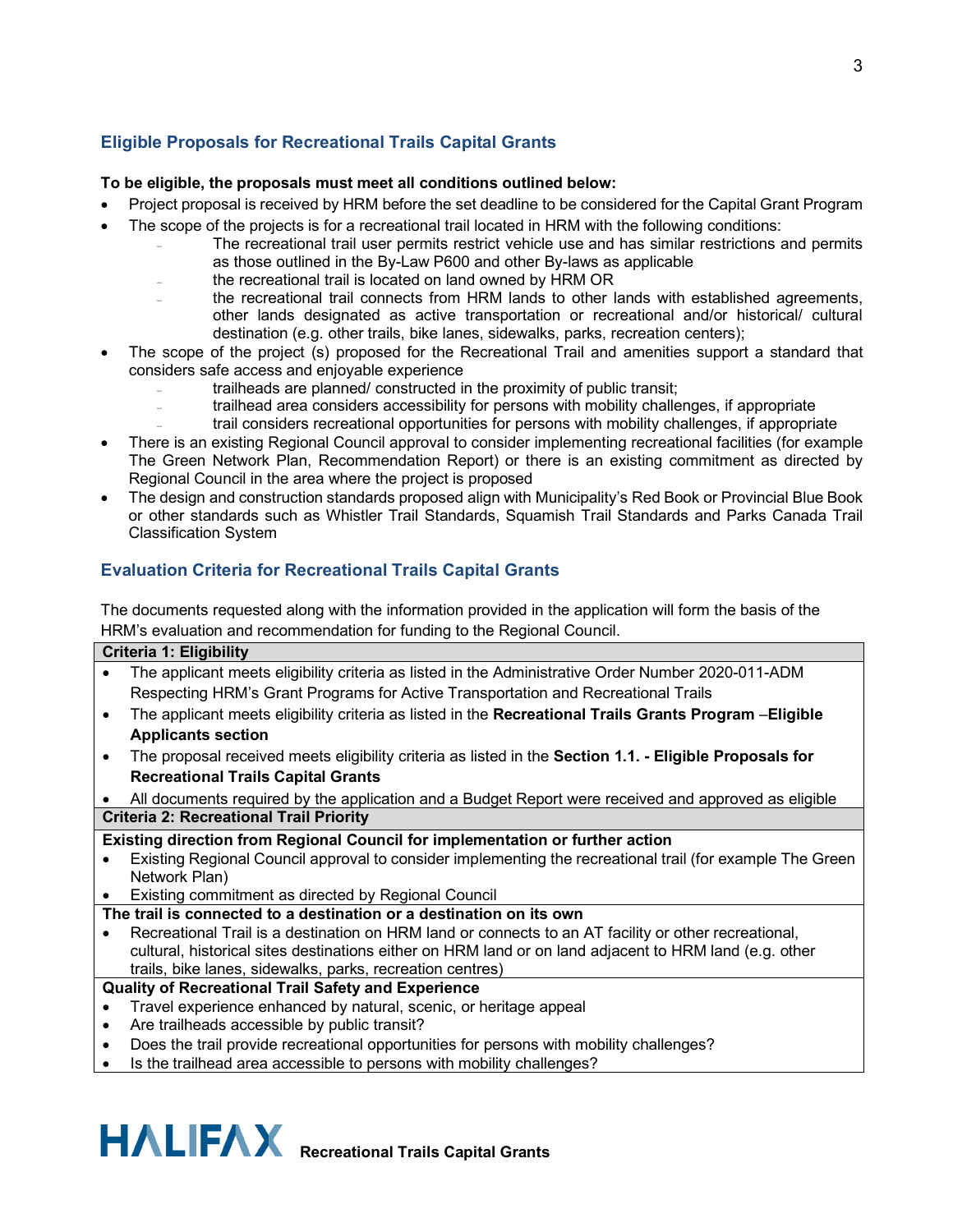### **Project Integration**

- Opportunity to integrate within at most **two** years with another project to provide continuity and/or connection or more service to an At Facility or recreational, cultural, historical site destination have higher priority
- Opportunity to integrate within more than **three** years with another project to provide continuity and/or connection or more service to an At Facility or recreational, cultural, historical site destination have a lower priority

## **Criteria 3: Capital Project Proposal Readiness**

# **Project Type: Planning project**

- Planning Project (concept, map and RFP) was reviewed and discussed with HRM staff and is presented with appropriate detail in the application
- RFP for planning project and/or quotes, estimates, are attached

# **Project Type: Construction Project**

- Concept, planning documents, engineering designs and tenders were reviewed and discussed with HRM staff and are presented with appropriate detail in the application
- RFP for construction with project deliverables and budget estimates for each type of work are recommended by planning documents or extracted from a consultant/ construction pre-existing quote and is ready to tender
- Tender with project deliverables and budget estimates are determined based on group' previous projects costs with similar scope
- Tender with project deliverables and budget estimates are determined based on consultation with other groups
- Land authorizations, construction and environmental permits, archeological reviews (as appropriate) and insurance are secured and valid for the project scope
- The Recreational trail is planned and designed to minimize negative impacts on the environment (vegetation, slopes, wetlands, water systems, drainage, rivers, shorelines and wildlife habitats), and away from environmentally sensitive areas
- Safety standards are included as applicable into the construction project plan
- All constraints have been or can be addressed by the community group and/ or HRM prior to HRM's final approval

### **Resources available**

- The proposed project was approved by the community group's board and volunteers have accumulated knowledge and/or experience with inspecting and managing maintenance/ re-capitalization contract projects
- The proposed project was approved by the community group's board and experienced volunteers available, #volunteer- hours commitment available for project proposed

### **Project Delivery timelines**

- Project delivery is planned/ phased in one -year increments, aligned with funding timelines and can be started within the fiscal year for which funding is requested
- Stand-alone project appropriately scheduled to complete in one year (i.e. without subsequent phases)
- The project is an extension to scope of an existing approved project or a "phase II" of existing approved and/or delayed project due to complexity, incidents, schedule delays, budget underestimates

# **Criteria 4: Funding available**

- Evidence of intention to secure funding is presented during the application process
- Funding has been approved from other sources, such as Provincial or Federal grant programs, trusts, corporate, private
- Funding was not approved by the other potential sources of funding

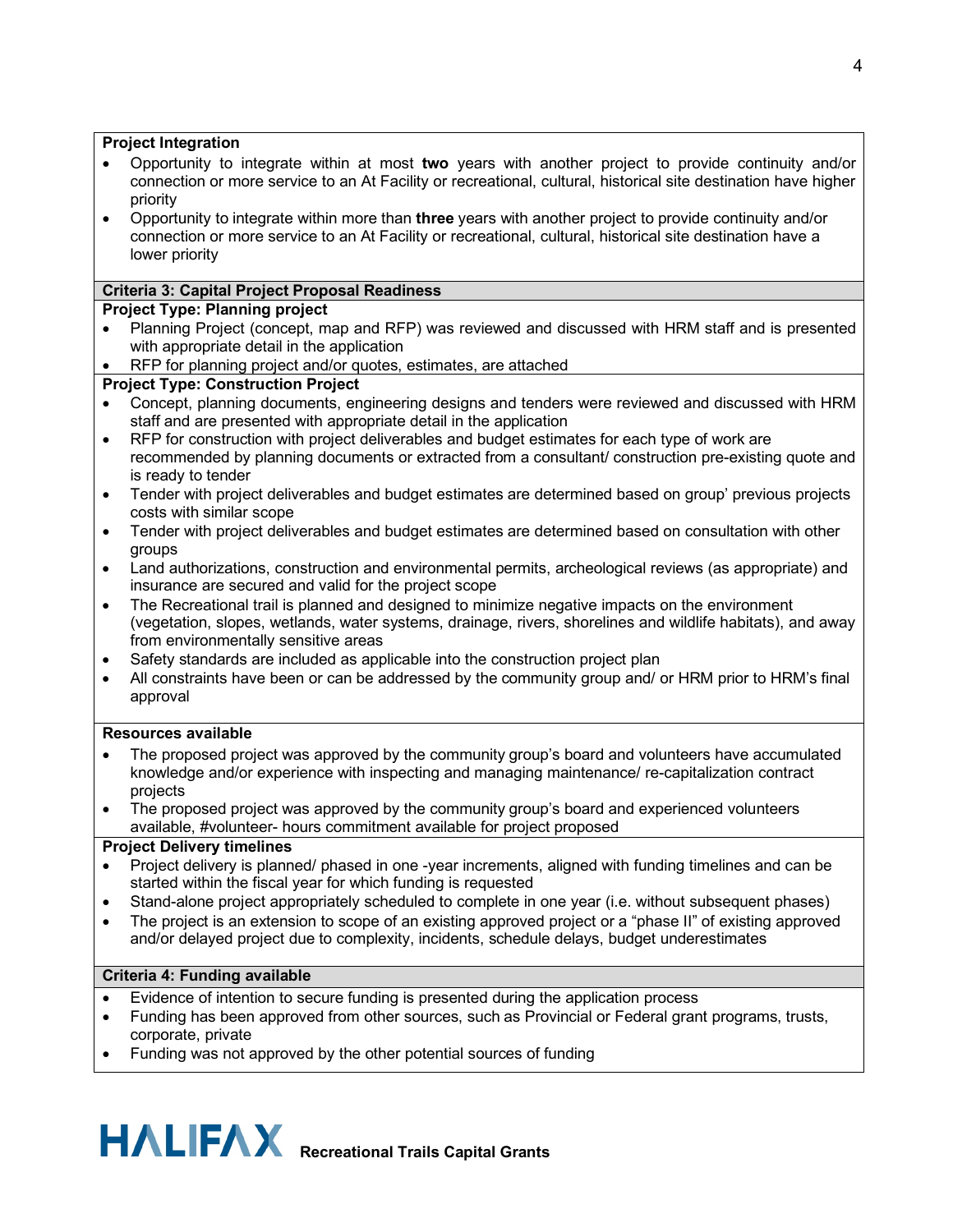#### **Criteria 5: Commitment to the long - term sustainability**

- Funds are available from other funding programs sources to maintain the recreational trail after the project is completed
- A maintenance/ operation plan is in place to maintain the trail to recreational trail standards of safety for all users of all abilities after construction is completed
- Planned collaboration with volunteers and other non profit groups with an interest in trail maintenance, advocacy, usage, health education, active transportation

#### **Criteria 6: Community support**

- Group conducted community engagements such as workshops, meetings, surveys, website, media outreach, newsletters, events, brochures etc
- Communities along the trail or connecting to the trail support the project
- Concerns were raised during engagement that need to be addressed
- Concerns received during engagement can be addressed before funding approval

#### **Criteria 7: Economic Development**

- Anticipated new economic impacts for the community (employment rate increase, spending in the local area, new business opportunities)
- Anticipated appeal to visitor markets from other regions in Nova Scotia or from outside the province

# **Procedures**

#### **Reporting**

- The applicant must include a Budget Report with the application and update it as required;
- An interim report due no later than October 1<sup>st</sup> and a final report due no later than March 1<sup>st</sup> is required and must include at least a Budget Report with all funding received from all sources and all expenses incurred for the project for which a grant was awarded. The **final report** must also include proof of payment of all invoices.

#### **Revenues:**

All funding requested/ confirmed from HRM and all other sources must be listed in the Revenue section

#### **Expenses:**

- HST must be already included in the estimated costs as part of the total and not as a separate amount
- If the group chooses to hire contractor services to deliver some, or all projects, the amounts should include both labour or consultant hours and materials
- ₋ If volunteers are engaged to deliver the projects, the amounts listed should include only costs for supplies as related to their projects within the eligible categories

#### **Transfer of Payments**

- HRM staff shall review and confirm that Grant Transfer of Payment requests are in conformance with the Grant. Transfer of payment requests are subject to approval as per Director's Delegated Authority levels within HRM. Following approval of request (or part thereof), a corresponding direct deposit payment will be issued to the Grant Recipient.
- Transfer of payment for projects is done by reimbursing the invoices received from the recipient at the matching funding rate throughout the project to allow matching funds, if available, to be reduced at the same rate until project is completed.
- Any funds remained unpaid on March 31<sup>st</sup> due to project scope not being completed will be carried over into the new fiscal year
- Any funds remained unpaid on March 31<sup>st</sup> due to project scope being completed will be retained by HRM and redirected into the capital budget and made available for other projects